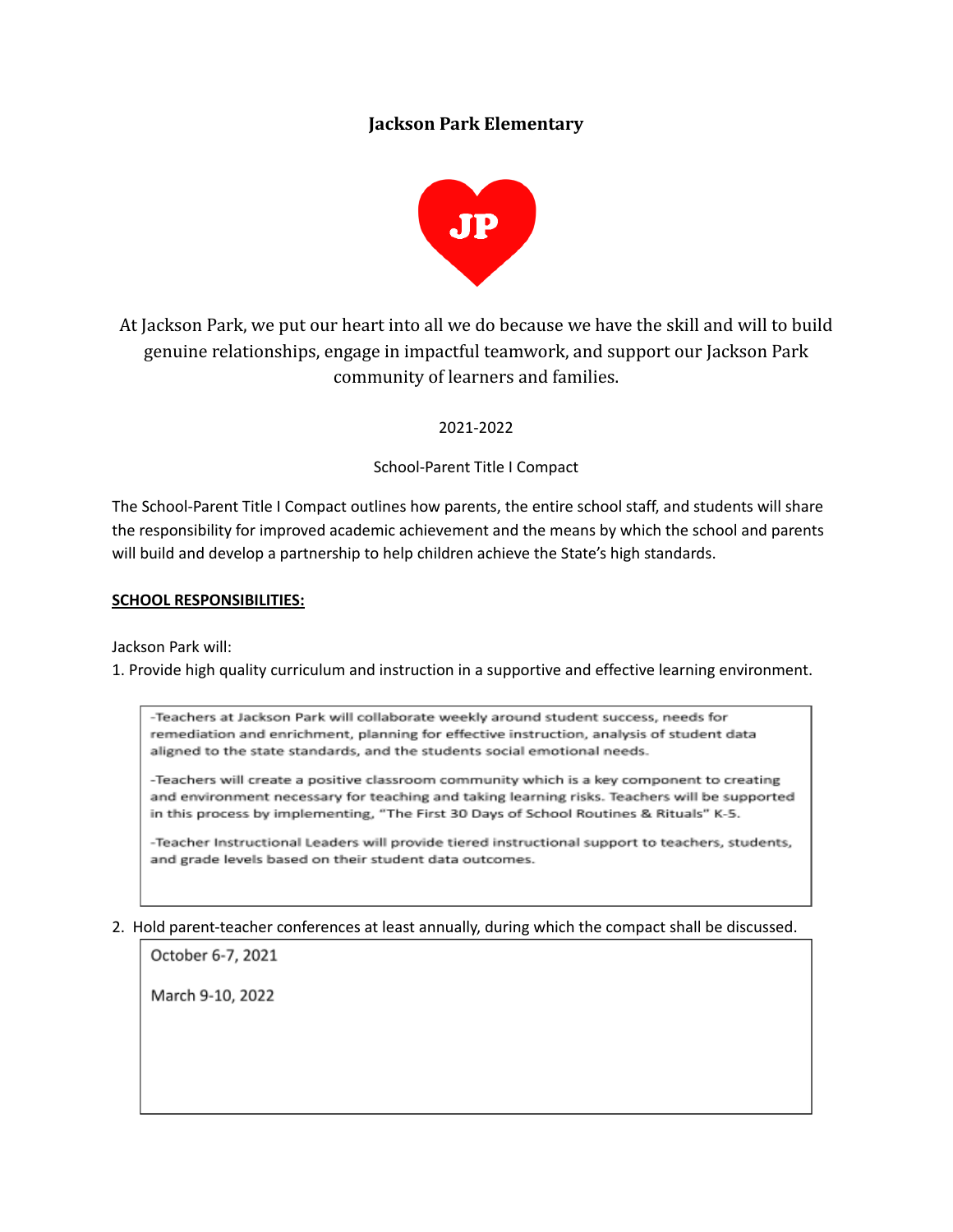3. Provide parents frequent reports on their child's progress. Specifically, the school will provide reports as follows:

Parents receive formal Progress Reports every 5 weeks, and formal Report Cards at the end of each quarter. Along with the Standards Based Report Card, Jackson Park parents receive their child's current daily attendance record and discipline record.

4. Provide parents reasonable access to staff. Specifically, staff will be available for consultation with parents as follows:

Parents and visitors are welcome at Jackson Park. Parents are asked to make an appointment to have meetings and discussions to converse with a teacher during the teacher's designated daily plan time or a time discussed and planned with the teacher. Teachers are also available via email and phone. Teachers and staff will respond within 24 hours of your inquiry.

When parents come to Jackson Park to observe a class, they are welcome to do so. They must sign in at the main office. The teacher will be notified of their arrival. The parent will wear a visitor pass, and will return to the office to sign out when leaving.

When parents come to Jackson Park to drop off items the students forget at home (lunches, snacks, instruments, homework etc.), parents can leave the items in the office or the student will be called to the office to get their items and thank their parents. Parents will not be able to drop the items off at the classroom.

5. Provide parents opportunities to volunteer and participate in their child's class, and to observe classroom activities as follows:

When parents come to Jackson Park to **observe a class**, they are welcome to do so. They must sign in at the main office. The teacher will be notified of their arrival. The parent will wear a visitor pass, and will return to the office to sign out when leaving.

Parents are welcome to observe without an appointment as we have an open door for parent observations. For specific and/or routine volunteer opportunities, we ask parents to simply coordinate with the classroom teacher.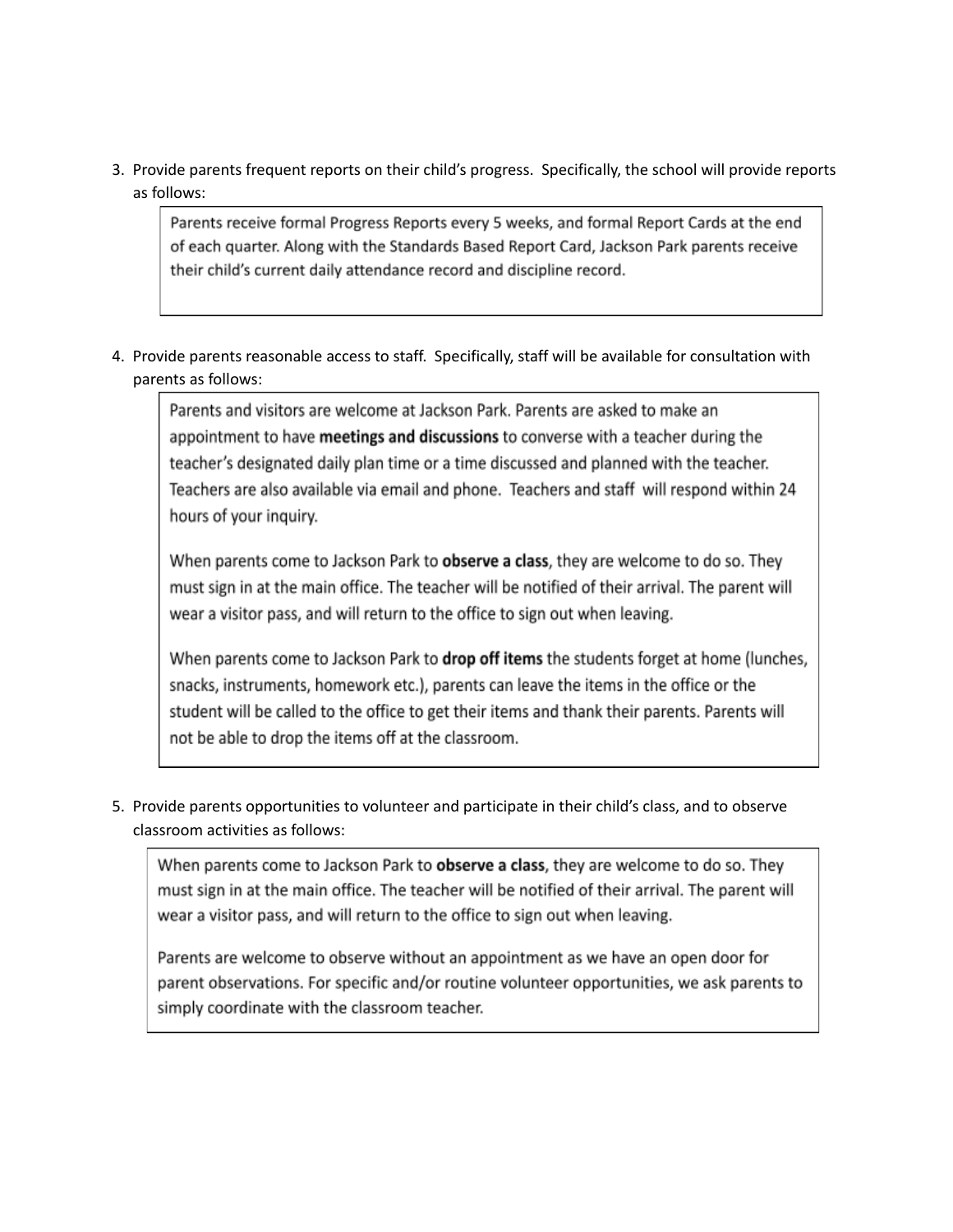6. Ensure regular two-way meaningful communication between family members and school staff and, in a language that family members can understand.

At Jackson Park we are open to communicating with parents and guardians in a variety of ways and are open to communicating in the best way to meet the needs of our families. A few standard forms of communication used at Jackson Park are district email, SISK12 email blasts, robocalls, classroom newsletters, Class DOJO, phone calls, text, and in-person. If a family needs communication in a different language than English, our ELL teacher organizes language supports needed.

## **PARENT RESPONSIBILITIES:**

We, as parents of student(s) at Jackson Park will support our children's learning in the following ways:

We as the Parents of Jackson Park Elementary School, will: -Put our heart into actively encouraging our children to be their best self.

-Actively participate in Quarter 1 and Quarter 3 Parent/Teacher Conferences.

-Provide current and updated contact information; as well as sharing preferred method of contact to ensure open and timely two-way communication.

# **STUDENT RESPONSIBILITIES:**

We, as students of Jackson Park will share the responsibility to improve academic achievement and achieve to the State of Missouri's high standards. Specifically we will:

We as the students of Jackson Park Elementary School, will:

- Be a responsible and active learner.

- Show perseverance in all I do by always giving my best effort, by putting my heart into all I do.

- Respect ourselves, our environment, and everyone around us.